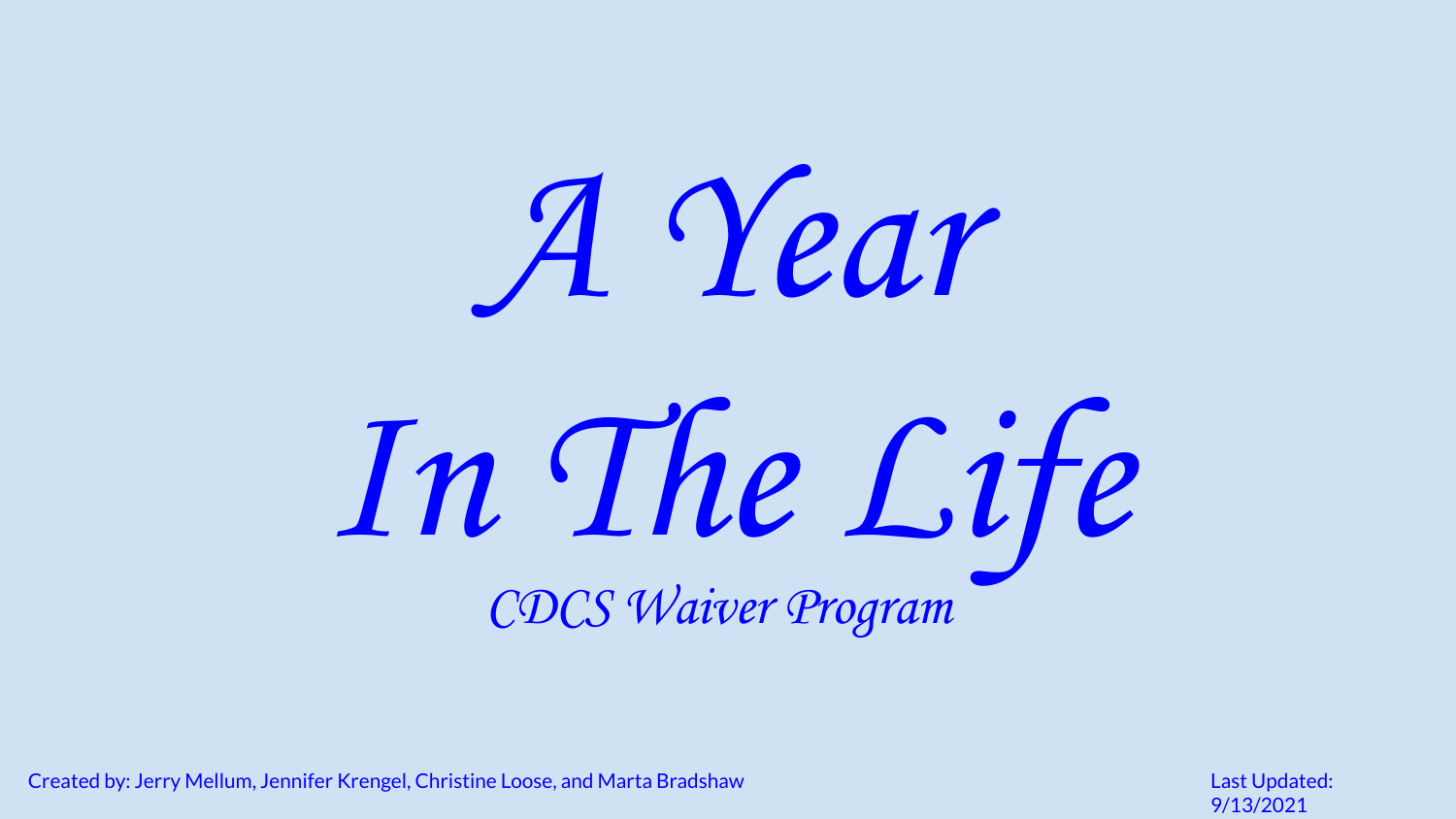## A Year in The Life for a CDCS Participant

### **Steps for Getting Started with Services**

| <b>MnChoices/Nursing</b><br>Assessment | Complete<br><b>County Training</b><br>& Hire Providers | <b>Create Plan</b> | <b>Case Manager</b><br><b>Obtains Plan</b><br>Approval | <b>Services Begin</b> |  |
|----------------------------------------|--------------------------------------------------------|--------------------|--------------------------------------------------------|-----------------------|--|
|                                        |                                                        |                    |                                                        |                       |  |

### **Making a Revision**

| <b>Revision Request</b> | <b>Case Manager</b><br><b>Obtains Approval</b> | <b>FMS Applies</b><br>Revision |  |
|-------------------------|------------------------------------------------|--------------------------------|--|
|-------------------------|------------------------------------------------|--------------------------------|--|

### **Planning for End of Waiver Span**

| MnChoices/Nursing<br>Assessment | <b>Revisions prior</b><br>to last 30 days | Write/Submit<br><b>Renewal Plan</b><br>by Deadlines | Respond to<br><b>Pended Items</b> | Plan Approved |  |
|---------------------------------|-------------------------------------------|-----------------------------------------------------|-----------------------------------|---------------|--|
|                                 |                                           |                                                     |                                   |               |  |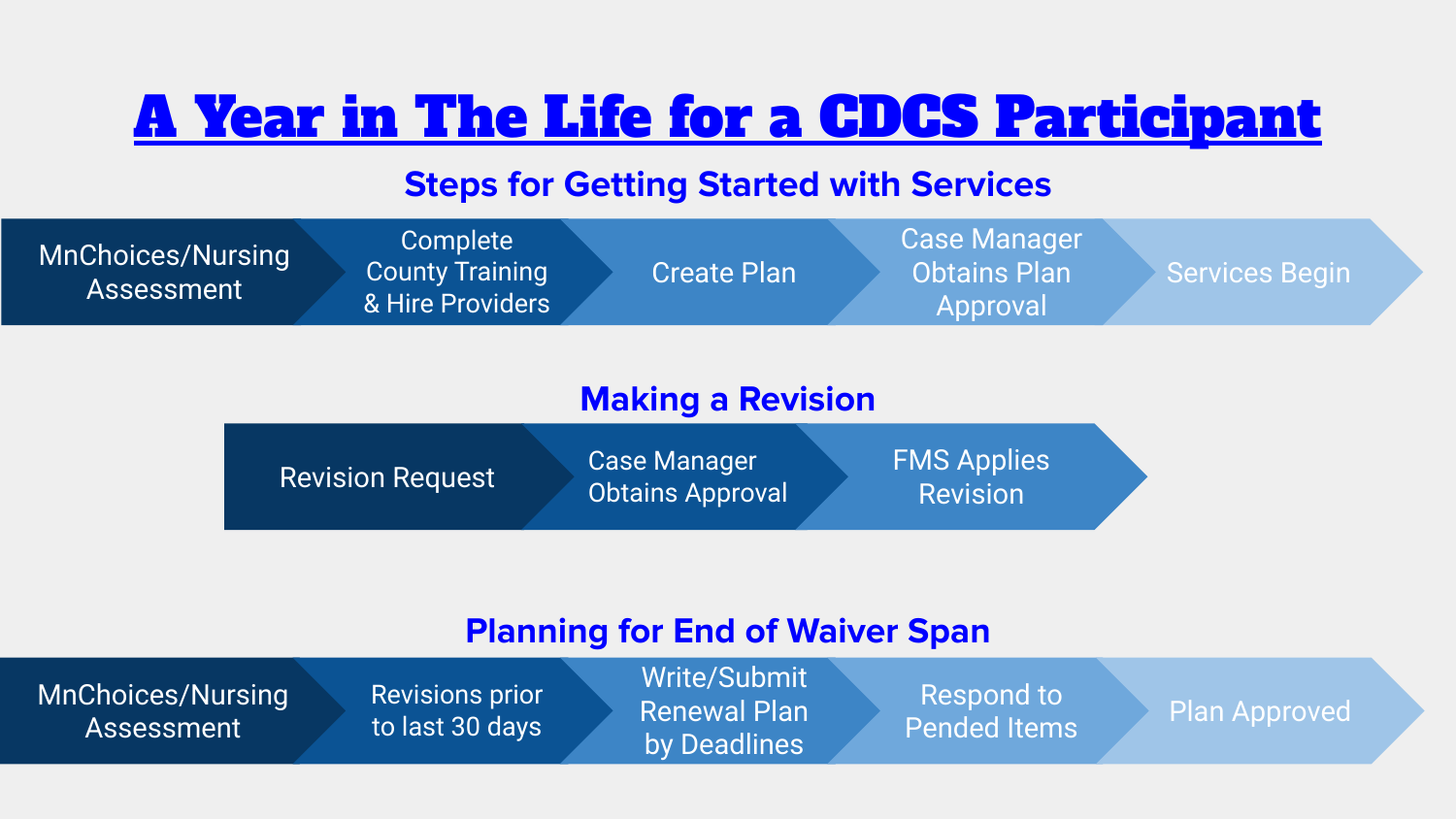## Team Members for CDCS Services

**Participant** - Person receiving CDCS waivered services

**Representative** - A parent, legal guardian, or designated managing party who is the main contact regarding the participant's waiver services

**Case Manager** - A representative of the county for waiver services and who approves the CDCS plan

**Financial Management Service (FMS)** - Manages budget and pays out according approved plan

**Support Planner** - Optional person family can hire to help to write the plan and support throughout the year with writing revisions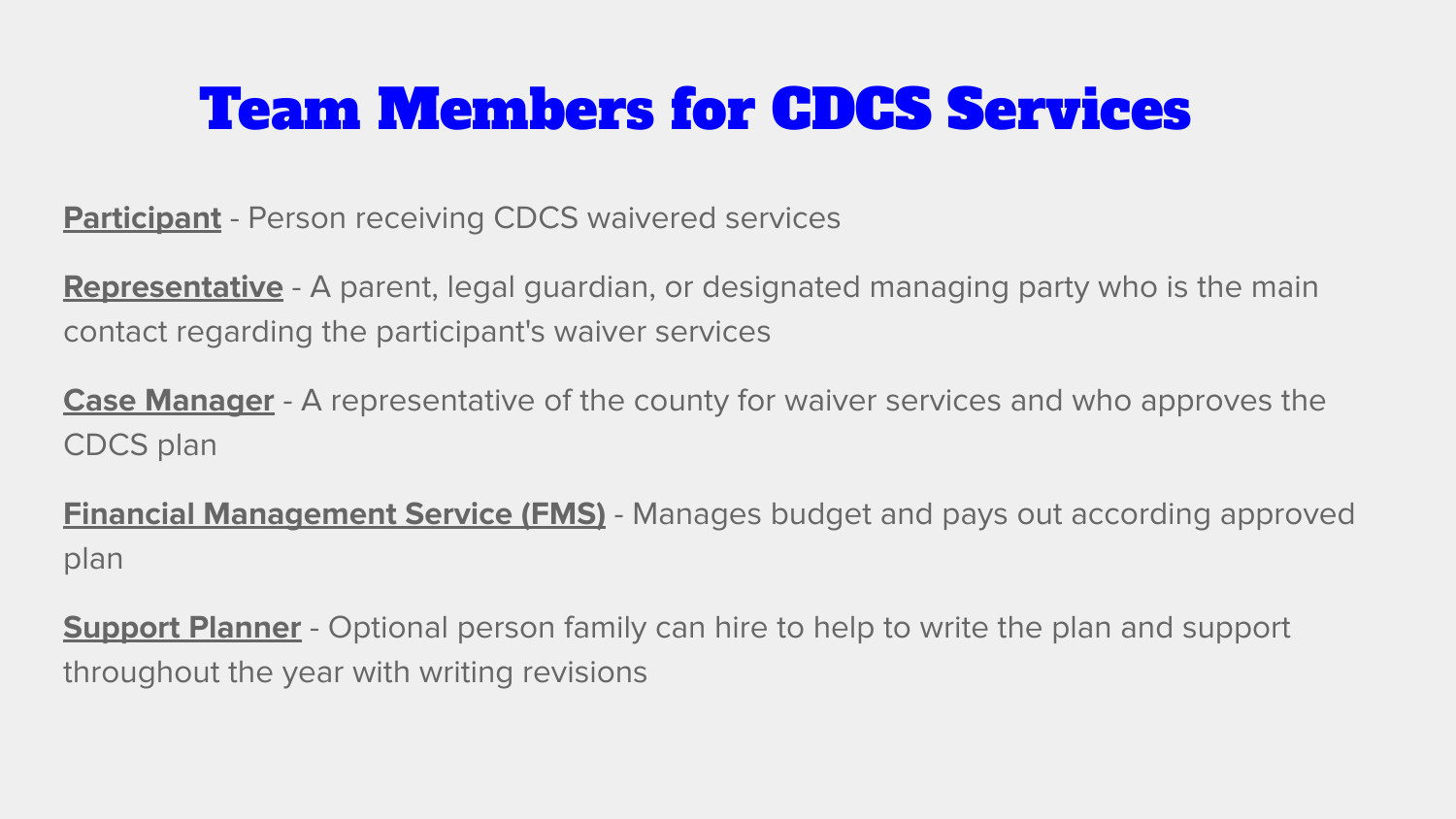# Steps for getting started with Services

| <b>MNChoices/Nursing</b><br><b>Assessment</b>                                                                       | Complete<br><b>County Training</b><br>& Hire Agencies                                                      | <b>Create Plan</b>                                                                                                                                             | <b>Case Manager</b><br><b>Obtains Plan</b><br>Approval                                                                              | <b>Services Begin</b>                                                                                                                                            |
|---------------------------------------------------------------------------------------------------------------------|------------------------------------------------------------------------------------------------------------|----------------------------------------------------------------------------------------------------------------------------------------------------------------|-------------------------------------------------------------------------------------------------------------------------------------|------------------------------------------------------------------------------------------------------------------------------------------------------------------|
| • Complete an assessment,<br>MnCHOICES or Nursing,<br>to determine your support<br>needs                            | • Complete any program<br>required trainings<br>determined by the<br>county case manager                   | • Develop a CDCS<br><b>Community Support</b><br>Plan to identify goals<br>and outcomes that<br>meet assessed needs                                             | • The county waiver<br>case manager will<br>approve the plan<br>according to DHS and<br>County guidelines                           | • Once approved, the plan<br>is sent to FMS to create<br>a budget which then<br>gets approved by Case<br>Manager                                                 |
| • A CDCS budget allocation<br>is an outcome of the<br>assessment<br>• While waiting on results,<br>begin next steps | • Hire Providers:<br>• Select and enroll with an<br><b>FMS provider</b><br>• Support Planner<br>(Optional) | • Work with a Support<br>Planner (optional) or<br>your Case Manager to<br>write the support plan.<br>Refer to DHS or<br>county guidelines<br>when writing plan | • The County Waiver<br>Case Manager may<br>request a plan<br>revision to align with<br>assessed needs and<br>with policy guidelines | • Case Manager, will<br>submit a service<br>agreement to the FMS<br>• Services can begin once<br>FMS has received the<br>Service Agreement and<br>approved plan. |
|                                                                                                                     |                                                                                                            | • Submit completed                                                                                                                                             |                                                                                                                                     |                                                                                                                                                                  |

plan to Case Manager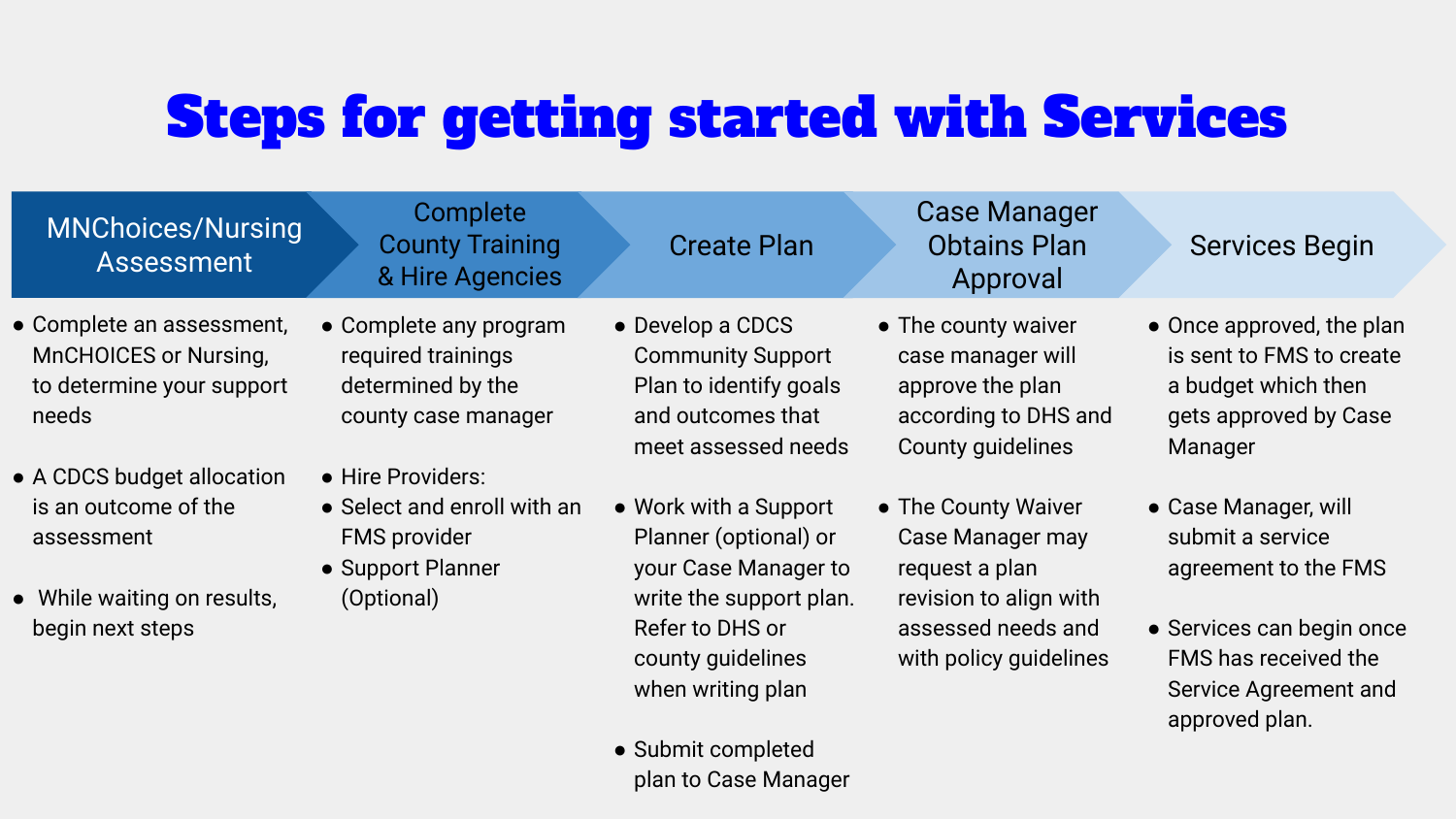## Making a Revision to the CDCS Plan

| <b>Revision Request</b>                                                                                                                                                                                                | <b>Case Manager Obtains</b><br>Approval                                                                                                                                                      | <b>FMS Applies Revision</b>                                                                                                                             |
|------------------------------------------------------------------------------------------------------------------------------------------------------------------------------------------------------------------------|----------------------------------------------------------------------------------------------------------------------------------------------------------------------------------------------|---------------------------------------------------------------------------------------------------------------------------------------------------------|
| • At any time prior to the last 30 days of<br>the plan year, a participant can request<br>changes to their plan                                                                                                        | • Once Revision request is received,<br>Case Manager will review to approve<br>or deny the request                                                                                           | • FMS will revise the budget<br>according to the approved revision,<br>submitting updated budget to the<br>team                                         |
| • To request a revision:<br>○ Contact Support Planner and/or<br>Case Manager to request revision<br>o Indicate exactly what needs to be<br>revised, associated costs or<br>expense, and justification based<br>on need | • If approved, Case Manager will send<br>the approved revision to FMS to<br>process<br>• If denied/pended, Case manager will<br>provide a notice indicating reason for<br>denial/pended item | • NOTE: Some revisions such as<br>wage changes, PTO Opt out, etc<br>may not apply until appropriate<br>forms have been received and<br>processed by FMS |
| • NOTE: Revisions are not allowed in the                                                                                                                                                                               | • NOTE: Some revisions such as to                                                                                                                                                            | • NOTE: Approvals are required<br>before services, goods, or                                                                                            |

last 30 days of the plan year

● NOTE: Some revisions such as to staffing wages, PTO, etc may require an FMS form to be completed

expenses can be started or

purchased.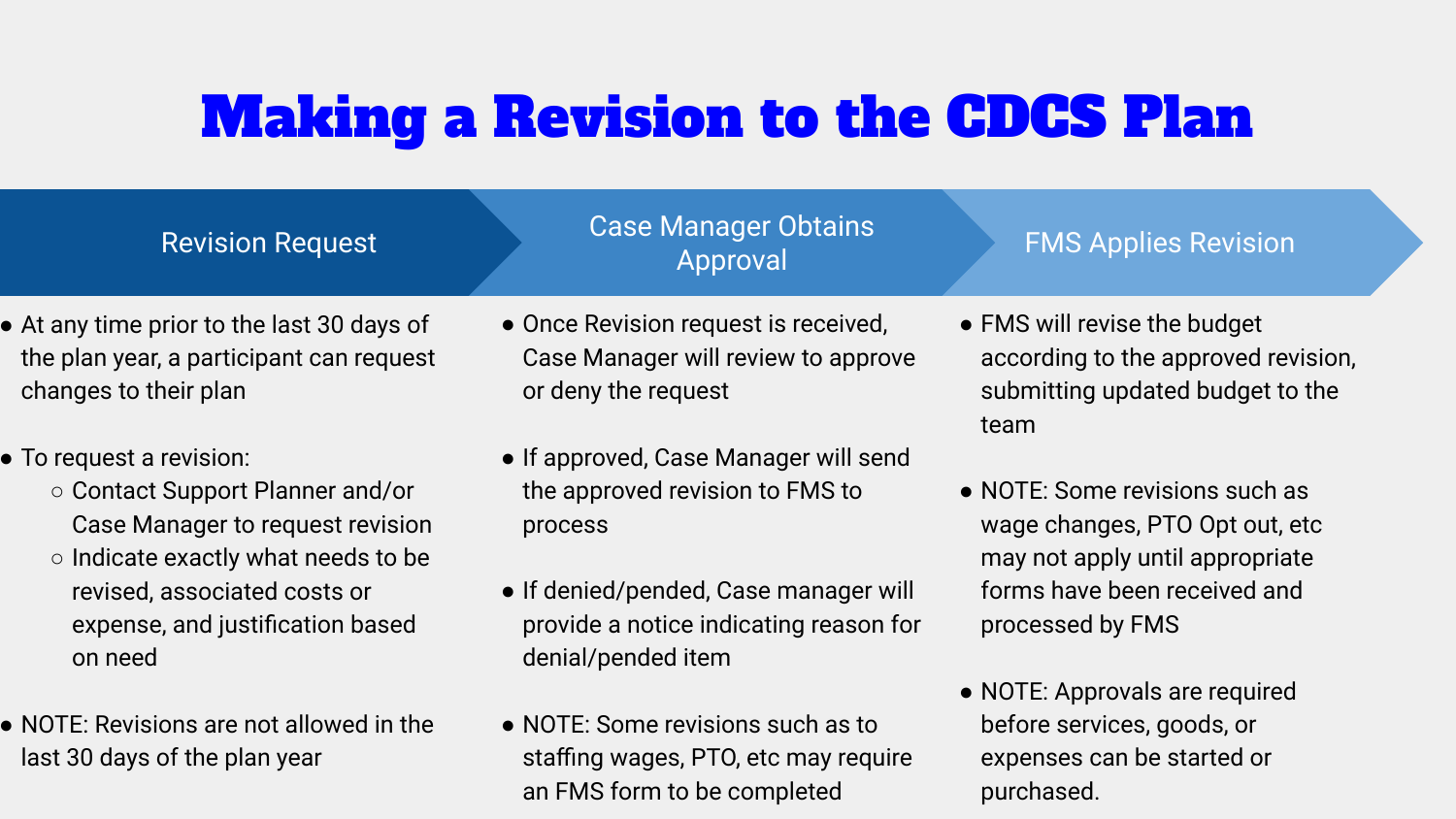# Planning for End of Plan Span

### Last 90 days

### Last 60 days

#### Last 30 Days

- Review current waiver budget and spending summary. Begin writing revisions if necessary
- Start determining staffing and services/goods are needed for the renewal plan
- Hire/Connect with Support Planner (Optional) to provide support in writing Support Plan.
- Learn of any program changes for next year - DHS, Union, etc
- Submit Revisions before last 30 days of plan to Case Manager
- Expect a call from MNchoices assessor, scheduled meeting is within last 60 days of plan year
- Contact Case Manager for due dates when CDCS plan and other supporting documentation is due by
- Schedule Renewal Meeting with Support Planner or begin writing plan if writing yourself
- Gather required documentation Alternative Treatment Forms, Signatures, information on Specialized Goods/Services, etc.
- NOTE: Plans turned in past deadline may result in gap in services.
- Submit Support Plan as well as Health and Safety Plan to Case Manager per County Guidelines.
- Submission may include required documentation: Alternative Treatment Forms, Signatures, letters of recommendation.
- Complete any County Specific Forms
- Complete required paperwork with FMS if renewal plan includes a change in wage rates, PTO Opt in/out, etc. Contact your FMS directly for guidance
- Respond to any follow-up requested from Case Management plan review
- NOTE: Timelines may change depending on when results from MNchoice assessment are received.